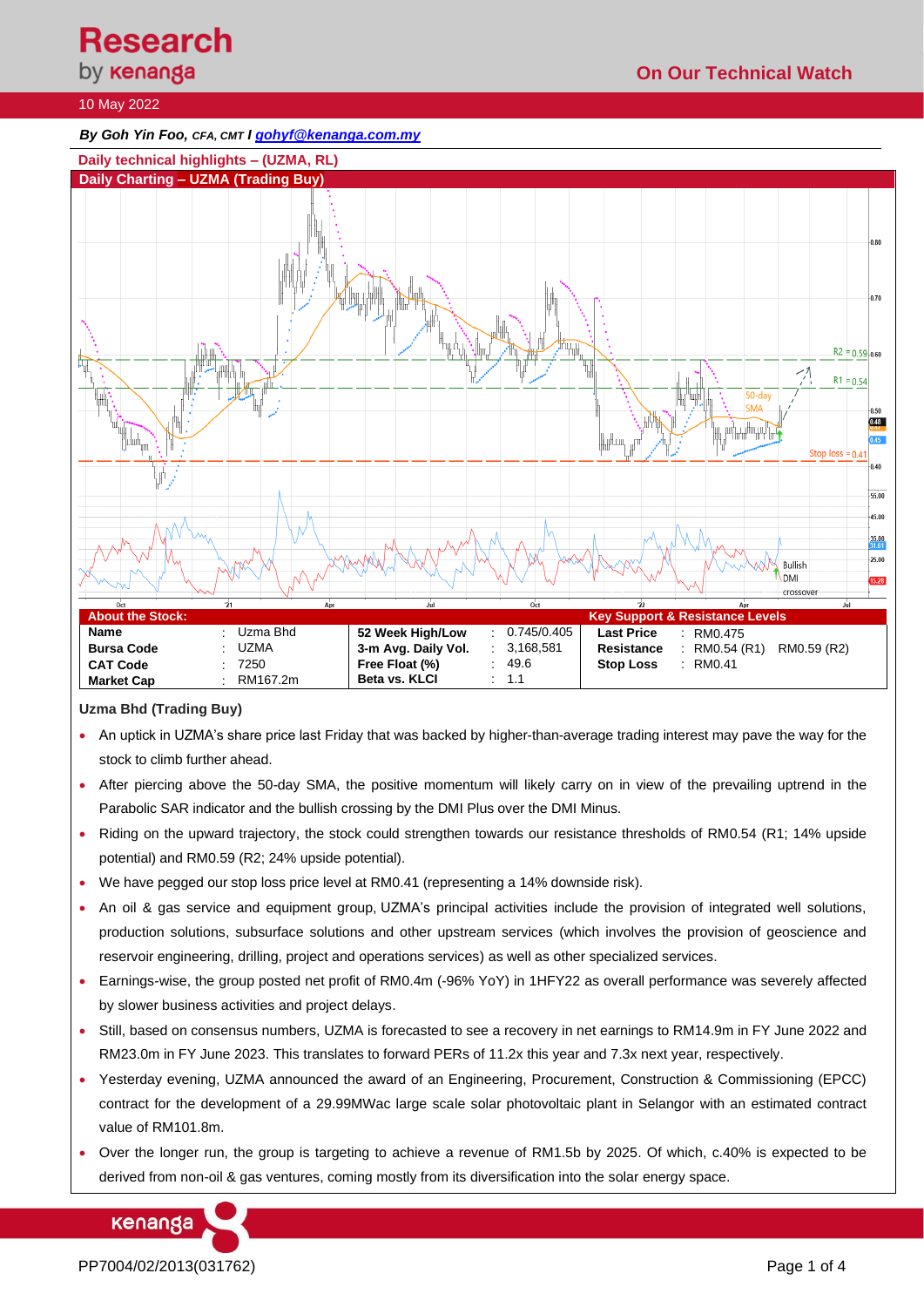

#### **Reservoir Link Energy Bhd (Trading Buy)**

- After bouncing off from a low of RM0.375 in early March which coincided with the previous trough in mid-January last year that had preceded a sharp price rally in the ensuing three months – RL shares could trend higher ahead.
- An upward shift in the share price backed by a positive stochastic crossover in the oversold territory will be forthcoming when the stock pulls away from the 50-day SMA.
- With that, the shares will probably advance towards our resistance targets of RM0.51 (R1; 16% upside potential) and RM0.57 (R2; 30% upside potential).
- Our stop loss price level is set at RM0.38 (or a downside risk of 14%).
- RL is a provider of well services for oil & gas operators, supporting the upstream segments of the industry via its range of services for well leak repair, perforation, well testing, wash & cement, wireline services production enhancement and the supply of oilfield products, equipment & technical personnel.
- Earnings-wise, the group logged net profit of RM10.8m (-9% YoY) for FY December 2021. As at end-December last year, RL's net cash holdings & short-term investments stood at RM15.1m (or 5.2 sen per share).
- In terms of corporate development, the company is in the midst of transferring its listing status from the ACE Market to the Main Market, which would then boost its investment appeal to a wider pool of investors going forward.

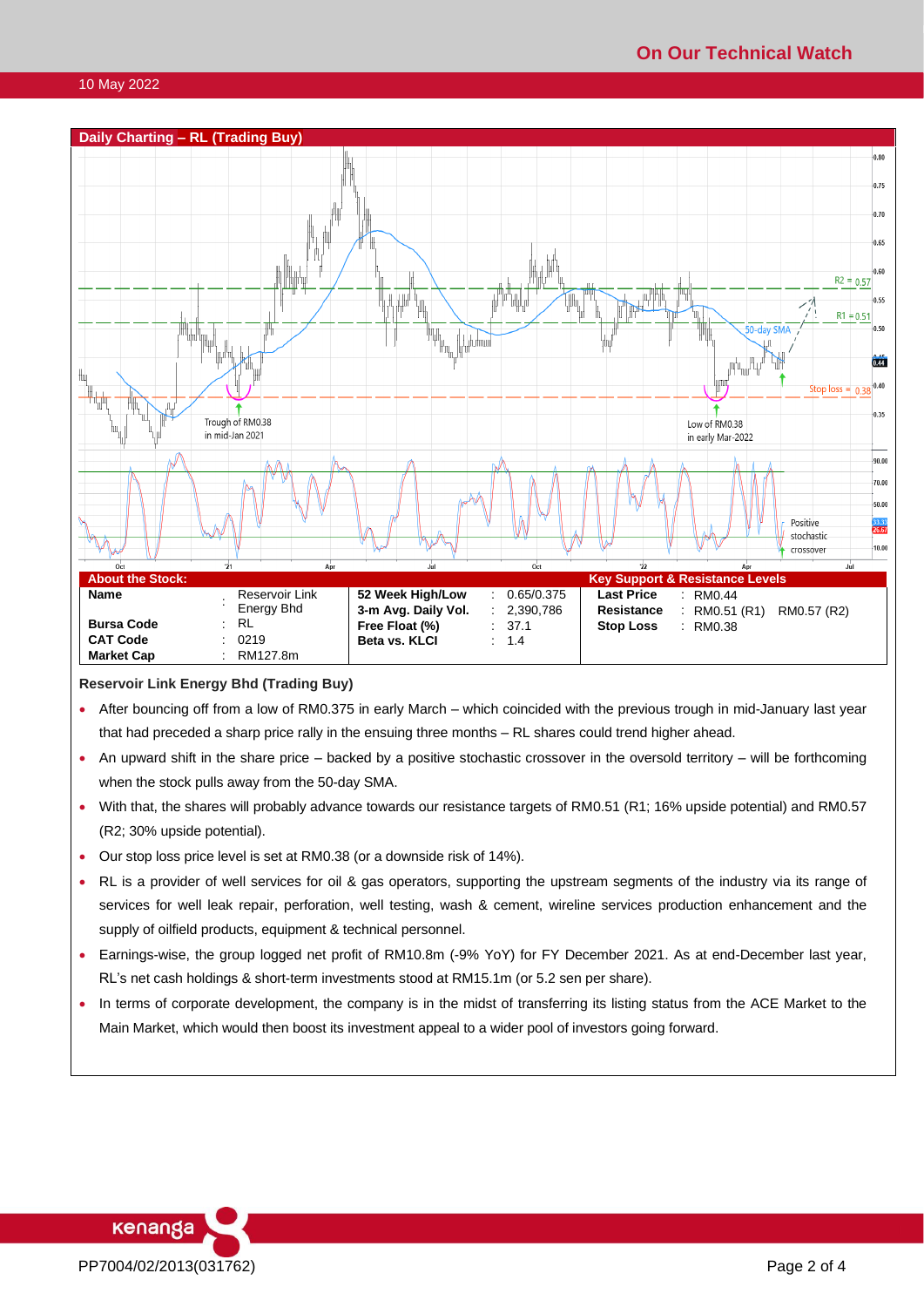### 10 May 2022

# **STOCK CALL MONITOR\***

| <b>Stock Name</b>                   | <b>Issue Date</b><br>(ID) | <b>Rating</b>         | Price @ ID | <b>Target Price</b><br>(TP) | <b>Stop Loss</b><br>Price (SL) | <b>Upside</b><br>Potential @<br>-ID | <b>Downside</b><br><b>Risk @ID</b> | <b>Risk to</b><br><b>Reward</b><br>Ratio | <b>Highest</b><br><b>Price</b><br>since ID | Lowest<br><b>Price</b><br>since ID | <b>Last Price</b> | Status <sup>^</sup> | <b>Date Status</b><br><b>Fulfilled</b> |
|-------------------------------------|---------------------------|-----------------------|------------|-----------------------------|--------------------------------|-------------------------------------|------------------------------------|------------------------------------------|--------------------------------------------|------------------------------------|-------------------|---------------------|----------------------------------------|
|                                     |                           |                       | <b>RM</b>  | <b>RM</b>                   | <b>RM</b>                      | $\%$                                | $\frac{9}{6}$                      |                                          | <b>RM</b>                                  | <b>RM</b>                          | <b>RM</b>         |                     |                                        |
| LION INDUSTRIES CORP BHD            |                           | 12/4/2022 Trading Buy | 0.61       | 0.71                        | 0.52                           | 16%                                 | $-15%$                             | 1.11x                                    | 0.67                                       | 0.56                               | 0.56              | Open                |                                        |
| <b>MALAYSIA STEEL WORKS KL BHD</b>  |                           | 12/4/2022 Trading Buy | 0.34       | 0.40                        | 0.29                           | 18%                                 | $-15%$                             | 1.20x                                    | 0.42                                       | 0.34                               | 0.34              | <b>TP Hit</b>       | 18/4/2022                              |
| <b>ANN JOO RESOURCES BHD</b>        |                           | 13/4/2022 Trading Buy | 1.82       | 2.09                        | 1.56                           | 15%                                 | $-14%$                             | 1.04x                                    | 1.91                                       | 1.61                               | 1.61              | Open                |                                        |
| <b>MELEWAR INDUSTRIAL GROUP BHD</b> |                           | 13/4/2022 Trading Buy | 0.43       | 0.50                        | 0.36                           | 16%                                 | $-16%$                             | 1.00x                                    | 0.46                                       | 0.38                               | 0.38              | Open                |                                        |
| <b>HEVEABOARD BHD</b>               |                           | 14/4/2022 Trading Buy | 0.56       | 0.62                        | 0.49                           | 12%                                 | $-12%$                             | 1.00x                                    | 0.61                                       | 0.53                               | 0.53              | Open                |                                        |
| <b>TASCO BHD</b>                    |                           | 14/4/2022 Trading Buy | 1.21       | 1.35                        | 1.07                           | 12%                                 | $-12%$                             | 1.00x                                    | 1.22                                       | 0.99                               | 1.03              | <b>SL Hit</b>       | 6/5/2022                               |
| <b>CB INDUSTRIAL PRODUCT HLDG</b>   |                           | 15/4/2022 Trading Buy | 1.73       | 1.96                        | 1.53                           | 13%                                 | $-12%$                             | 1.15x                                    | 1.75                                       | 1.46                               | 1.48              | SL Hit              | 6/5/2022                               |
| <b>SDS GROUP BHD</b>                |                           | 15/4/2022 Trading Buy | 0.38       | 0.43                        | 0.34                           | 13%                                 | $-11%$                             | 1.25x                                    | 0.39                                       | 0.34                               | 0.37              | SL Hit              | 20/4/2022                              |
| <b>SELANGOR DREDGING BHD</b>        |                           | 20/4/2022 Trading Buy | 0.54       | 0.61                        | 0.48                           | 13%                                 | $-11%$                             | 1.17x                                    | 0.59                                       | 0.53                               | 0.53              | Open                |                                        |
| OKA CORP BHD                        |                           | 20/4/2022 Trading Buy | 0.84       | 0.95                        | 0.73                           | 13%                                 | $-13%$                             | 1.00x                                    | 0.84                                       | 0.80                               | 0.80              | Open                |                                        |
| <b>CJ CENTURY LOGISTICS HOLDING</b> |                           | 21/4/2022 Trading Buy | 0.67       | 0.75                        | 0.59                           | 13%                                 | $-11%$                             | 1.13x                                    | 0.70                                       | 0.58                               | 0.62              | <b>SL Hit</b>       | 6/5/2022                               |
| <b>KRETAM HOLDINGS BHD</b>          |                           | 21/4/2022 Trading Buy | 0.68       | 0.77                        | 0.60                           | 13%                                 | $-12%$                             | 1.13x                                    | 0.75                                       | 0.61                               | 0.63              | Open                |                                        |
| <b>CARIMIN PETROLEUM BHD</b>        |                           | 22/4/2022 Trading Buy | 0.71       | 0.80                        | 0.62                           | 13%                                 | $-13%$                             | 1.00x                                    | 0.77                                       | 0.65                               | 0.71              | Open                |                                        |
| <b>EWEIN BHD</b>                    |                           | 22/4/2022 Trading Buy | 0.33       | 0.37                        | 0.30                           | 12%                                 | $-11%$                             | 1.14x                                    | 0.37                                       | 0.31                               | 0.31              | <b>TP Hit</b>       | 27/4/2022                              |
| <b>GREENYIELD BHD</b>               |                           | 26/4/2022 Trading Buy | 0.27       | 0.32                        | 0.23                           | 19%                                 | $-15%$                             | 1.25x                                    | 0.32                                       | 0.28                               | 0.28              | <b>TP Hit</b>       | 27/4/2022                              |
| LII HEN INDUSTRIES BHD              |                           | 26/4/2022 Trading Buy | 2.97       | 3.30                        | 2.68                           | 11%                                 | $-10%$                             | 1.14x                                    | 3.16                                       | 2.97                               | 3.05              | Open                |                                        |
| <b>ITHONG GUAN INDUSTRIES BHD</b>   |                           | 27/4/2022 Trading Buy | 2.49       | 2.86                        | 2.13                           | 15%                                 | $-14%$                             | 1.03x                                    | 2.55                                       | 2.45                               | 2.51              | Open                |                                        |
| <b>TAFI INDUSTRIES BHD</b>          |                           | 27/4/2022 Trading Buy | 0.65       | 0.74                        | 0.58                           | 14%                                 | $-11%$                             | 1.29x                                    | 0.67                                       | 0.59                               | 0.60              | Open                |                                        |
| <b>HOMERITZ CORP BHD</b>            |                           | 28/4/2022 Trading Buy | 0.57       | 0.62                        | 0.51                           | 10%                                 | $-10%$                             | 1.00x                                    | 0.60                                       | 0.56                               | 0.57              | Open                |                                        |
| <b>MOBILIA HOLDINGS BHD</b>         |                           | 28/4/2022 Trading Buy | 0.21       | 0.24                        | 0.19                           | 14%                                 | $-12%$                             | 1.20x                                    | 0.22                                       | 0.20                               | 0.20              | Open                |                                        |
| <b>MALAKOFF CORP BHD</b>            |                           | 29/4/2022 Trading Buy | 0.67       | 0.75                        | 0.60                           | 13%                                 | $-10%$                             | 1.31x                                    | 0.66                                       | 0.62                               | 0.64              | Open                |                                        |
| <b>WEGMANS HOLDINGS BHD#</b>        |                           | 29/4/2022 Trading Buy | 0.25       | 0.28                        | 0.22                           | 12%                                 | $-12%$                             | 1.00x                                    | 0.26                                       | 0.21                               | 0.22              | <b>SL Hit</b>       | 6/5/2022                               |
| <b>ICSC STEEL HOLDINGS BHD</b>      |                           | 5/5/2022 Trading Buy  | 1.73       | 1.93                        | 1.55                           | 12%                                 | $-10%$                             | 1.11x                                    | 1.76                                       | 1.70                               | 1.72              | Open                |                                        |
| <b>WELLCALL HOLDINGS BHD</b>        |                           | 5/5/2022 Trading Buy  | 1.27       | 1.40                        | 1.15                           | 10%                                 | $-9%$                              | 1.08x                                    | 1.27                                       | 1.22                               | 1.22              | Open                |                                        |
| <b>PERAK TRANSIT BHD</b>            |                           | 6/5/2022 Trading Buy  | 0.67       | 0.76                        | 0.58                           | 13%                                 | $-13%$                             | 1.00x                                    | 0.68                                       | 0.66                               | 0.67              | Open                |                                        |
| <b>YTL HOSPITALITY REIT</b>         |                           | 6/5/2022 Trading Buy  | 0.97       | 1.09                        | 0.84                           | 13%                                 | $-13%$                             | 1.00x                                    | 0.97                                       | 0.95                               | 0.96              | Open                |                                        |

*\* Tracks our stock recommendations on a one-month rolling basis from issue date. Stock names will drop out from the list after one month from issue date regardless of their status.*

*^ Status will be categorised as either:(i) "TP hit" when stock reaches target price first OR (ii) "SL hit" when stock touches stop loss first OR (iii) "Open" when neither TP nor SL has been hit.*

# Share price data has been adjusted for a bonus issue exercise on the basis of 1 free warrant for every 4 ordinary shares held following an ex-entitlement date on 29 Apr 2022.